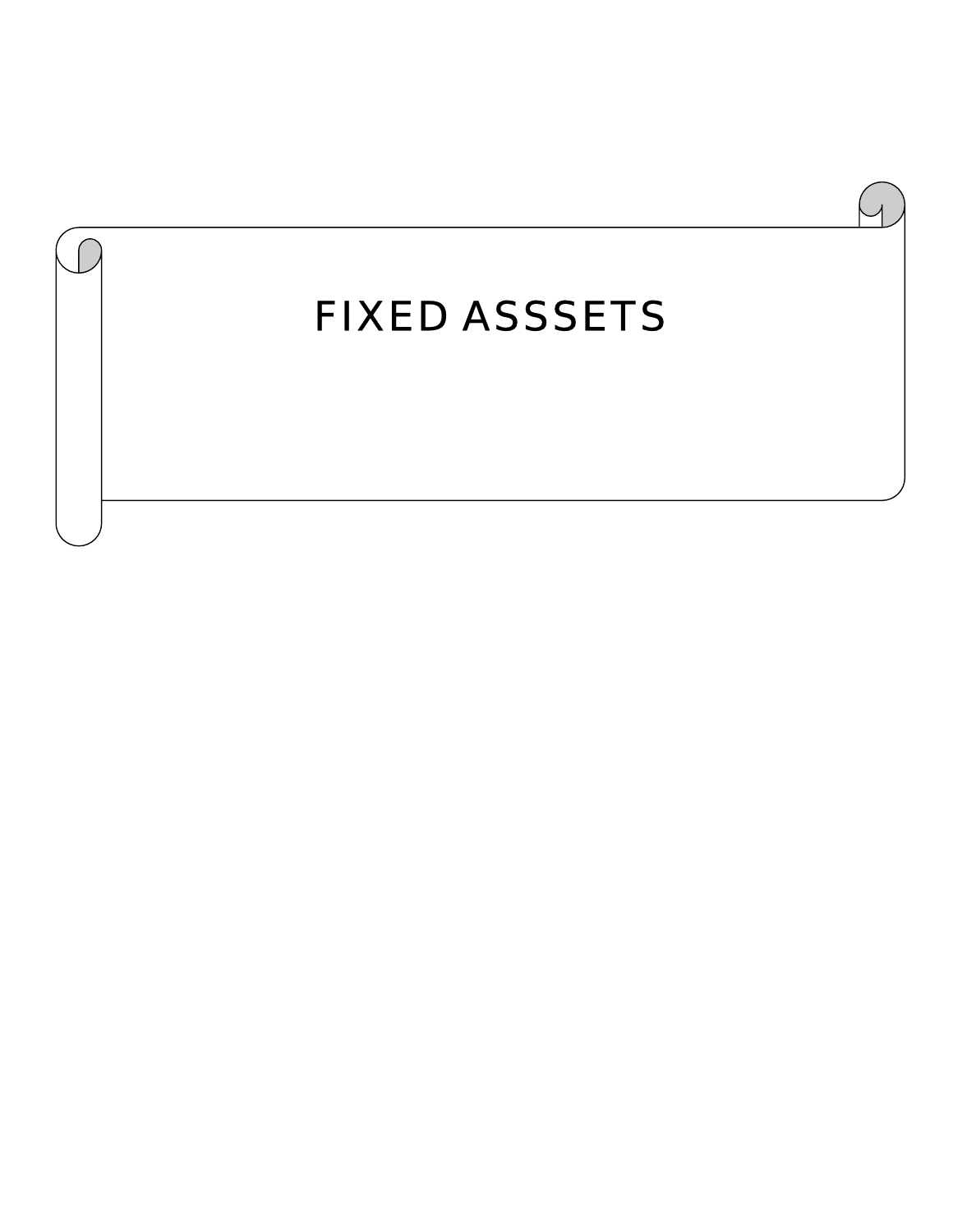## **Fixed Assets FY 2005-06**

(through Addenda)

|                         |    |           | Sub-    | <b>Department Requested</b>                     | Unit             | Dept. |         |    | CAO     | <b>BOS</b> |
|-------------------------|----|-----------|---------|-------------------------------------------------|------------------|-------|---------|----|---------|------------|
| <b>Department</b>       |    | Dept Fund | Obj     | <b>Item Description</b><br>Units                | Cost             |       | Request |    | Recm'd  | Apprv'd    |
| Fund Type 10            |    |           |         |                                                 |                  |       |         |    |         |            |
|                         |    |           |         |                                                 |                  |       |         |    |         |            |
| CAO                     | 2  | 10        | 6040    | 14 Port Blades for Telecom Equipment            | \$<br>2,700      | \$    | 37,800  | \$ | 37,800  |            |
|                         |    |           |         | 1 Workstation- 10'x8'                           | \$<br>4,500      | \$    | 4,500   |    |         |            |
|                         |    |           | 6042    | 10 Laptop Computers                             | \$<br>2,750      | \$    | 27,500  | \$ | 27,500  |            |
|                         |    |           |         | 1 Enterprise Storage Server                     | \$<br>113,000    | \$    | 113,000 |    |         |            |
|                         |    |           |         | 1 Upgrade Enterprise Tape Back-Up               | \$<br>100,000    | \$    | 100,000 |    |         |            |
|                         |    |           |         | 2 Dell Servers                                  | \$<br>4,500      | \$    | 9,000   | \$ | 9,000   |            |
|                         |    |           |         | 1 Fiber Channel Bus Adapter to back up server   | \$<br>7,500      | \$    | 7,500   | \$ | 7,500   |            |
|                         |    |           |         | 1 Fiber Channel Attached Storage Array          | \$<br>30,000     | \$    | 30,000  | \$ | 30,000  |            |
|                         |    |           |         | 1 Network Printer                               | \$<br>1,599      | \$    | 1,599   | \$ | 1,599   |            |
|                         |    |           |         | 1 IBM Storage Server                            | \$<br>200,000    | \$    | 200,000 | \$ | 200,000 |            |
|                         |    |           |         | 1 Tape Backup Capabilities                      | \$<br>75,000     | \$    | 75,000  | \$ | 75,000  |            |
|                         |    |           |         | 1 Misc Phone Equipment                          | \$<br>14,728     | \$    | 14,728  | \$ | 14,728  |            |
|                         |    |           |         | <b>Department Total</b>                         | \$<br>556,277    | \$    | 620,627 | \$ | 403,127 |            |
|                         |    |           |         |                                                 |                  |       |         |    |         |            |
| <b>Treasurer-Tax</b>    |    |           |         |                                                 |                  |       |         |    |         |            |
| Collector               | 04 | 10        | 6040    | 2 Workstation- 10'x8'                           | \$<br>4,838      | \$    | 9,700   | \$ | 9,676   |            |
|                         |    |           | 6042    | 1 HP LaserJet 8150dn Printer                    | \$<br>6,028      | \$    | 6,028   | \$ | 6,028   |            |
|                         |    |           |         | Downstream Imaging Camera for Remittance        |                  |       |         |    |         |            |
|                         |    |           |         | 1 Processor                                     | \$<br>34,025     | \$    | 34,097  | \$ | 34,025  |            |
|                         |    |           |         | <b>Department Total</b>                         | \$<br>44,891     | \$    | 49,825  | \$ | 49,729  |            |
| Surveyor                | 12 | 10        | 6042    | 1 Upgrades to GIS Servers                       | \$<br>21,000     | \$    | 21,000  | \$ | 21,000  |            |
|                         |    |           |         | 4 Desktop PC's                                  | \$<br>3,225      | \$    | 12,900  | \$ | 12,900  |            |
|                         |    |           |         |                                                 | \$               |       |         |    |         |            |
|                         |    |           |         | 1 Tape Drive for Backup                         | 2,150            | \$    | 2,150   | \$ | 2,150   |            |
|                         |    |           |         | 1 Notebook PC                                   | \$<br>4,156      | \$    | 4,156   | \$ | 4,156   |            |
|                         |    |           |         | <b>Department Total</b>                         | \$<br>30,531     | -\$   | 40,206  | \$ | 40,206  |            |
| <b>General Services</b> | 14 | 10        | 6040    | 9 Reconfigured Workstations                     | \$<br>4,500      | \$    | 40,500  | \$ | 40,500  |            |
|                         |    |           |         | 1 Electric Pallet Jack                          | \$<br>2,650      | \$    | 2,650   | \$ | 2,650   |            |
|                         |    |           |         | 2 Utility Boxes Rebudgeted                      | \$<br>6,650      | \$    | 13,300  | \$ | 13,300  |            |
|                         |    |           |         | 1 Laptop, Batteries, Docking Equipment for HVAC | \$<br>3,200      | \$    | 3,200   | \$ | 3,200   |            |
|                         |    |           |         | 1 Folding & Inserting Machine                   | \$<br>3,000      | \$    | 3,000   | \$ | 3,000   |            |
|                         |    |           |         | 1 Fire Proof Filing Cabinet                     | \$<br>2,000      | \$    | 2,000   | \$ | 2,000   |            |
|                         |    |           |         | 2 Portable Alcohol Sensors                      | \$<br>1,500      | \$    | 3,000   | \$ | 3,000   |            |
|                         |    |           |         | <b>Department Total</b>                         | \$<br>23,500     | \$    | 67,650  | \$ | 67,650  |            |
|                         |    |           |         |                                                 |                  |       |         |    |         |            |
| <b>Distict Attorney</b> | 22 | 10        | 6040    | 1 Systems furniture for scanner station         | \$<br>2,730      | \$    | 2,730   | \$ | 2,730   |            |
|                         |    |           | 6042    | 21 New Dell PC's                                | \$<br>1,528      | \$    | 32,088  | \$ | 32,088  |            |
|                         |    |           |         | 3 Computer                                      | \$<br>1,528      | \$    | 4,584   | \$ | 4,584   |            |
|                         |    |           |         | 1 Laptop                                        | \$<br>4,000      | \$    | 4,000   | \$ | 4,000   |            |
|                         |    |           |         | <b>Department Total</b>                         | \$<br>9,786      | -\$   | 43,402  | \$ | 43,402  |            |
|                         |    |           |         |                                                 |                  |       |         |    |         |            |
| <b>Sheriff</b>          | 24 |           | 10 6040 | 4 Repeater<br>4 Livescan machine                | \$<br>10,000     | -\$   | 40,000  | \$ | 40,000  |            |
|                         |    |           |         |                                                 | \$<br>42,750 \$  |       | 171,000 | P. | 171,000 |            |
|                         |    |           |         | 1 Satellite phone                               | \$<br>$1,500$ \$ |       | 1,500   | \$ | 1,500   |            |
|                         |    |           |         | 1 Shredder                                      | \$<br>$2,000$ \$ |       | 2,000   | \$ | 2,000   |            |
|                         |    |           |         | 1 Digital recorder transmitter                  | \$<br>5,600      | \$    | 5,600   | \$ | 5,600   |            |
|                         |    |           |         | 1 Snowmobile                                    | \$<br>9,000      | \$    | 9,000   | \$ | 9,000   |            |
|                         |    |           |         | 1 Commercial washing machine                    | \$<br>11,200     | \$    | 11,200  | \$ | 11,200  |            |
|                         |    |           |         | 1 Commercial dishwasher                         | \$<br>27,000     | - \$  | 27,000  | \$ | 27,000  |            |
|                         |    |           |         | 1 Commercial oven/range                         | \$<br>$7,410$ \$ |       | 7,410   | \$ | 7,410   |            |
|                         |    |           |         | 1 Food slots                                    | \$<br>$3,512$ \$ |       | 3,512   | \$ | 3,512   |            |
|                         |    |           |         | 1 Commercial dryer                              | \$<br>7,500 \$   |       | 7,500   | \$ | 7,500   |            |
|                         |    |           |         | 1 Commercial mixer                              | \$<br>4,500      | \$    | 4,500   | \$ | 4,500   |            |
|                         |    |           |         | 1 Steamtable                                    | \$<br>16,777 \$  |       | 16,777  | \$ | 16,777  |            |
|                         |    |           |         | 1 Germicidal ultraviolet system                 | \$<br>10,000     | \$    | 10,000  | \$ | 10,000  |            |
|                         |    |           |         | 1 Mobile command center                         | \$<br>110,000 \$ |       | 110,000 | \$ | 110,000 |            |
|                         |    |           |         | 1 Homeland Security equipment                   | \$<br>135,466 \$ |       | 135,466 | \$ | 135,466 |            |
|                         |    |           |         | 2 PAS device                                    | \$<br>$1,500$ \$ |       | 3,000   | \$ | 3,000   |            |
|                         |    |           |         | 1 Modular furniture                             | \$<br>105,000 \$ |       | 105,000 | \$ | 105,000 |            |
|                         |    |           | 6042    | 1 Server                                        | \$<br>5,500      | \$    | 5,500   | \$ | 5,500   |            |
|                         |    |           |         | 1 CLETS Printer                                 | \$<br>$3,010$ \$ |       | 3,030   | \$ | 3,030   |            |
|                         |    |           |         |                                                 |                  |       |         |    |         |            |
|                         |    |           |         | 1 Laptop computer                               | \$<br>$2,000$ \$ |       | 2,000   | \$ | 2,000   |            |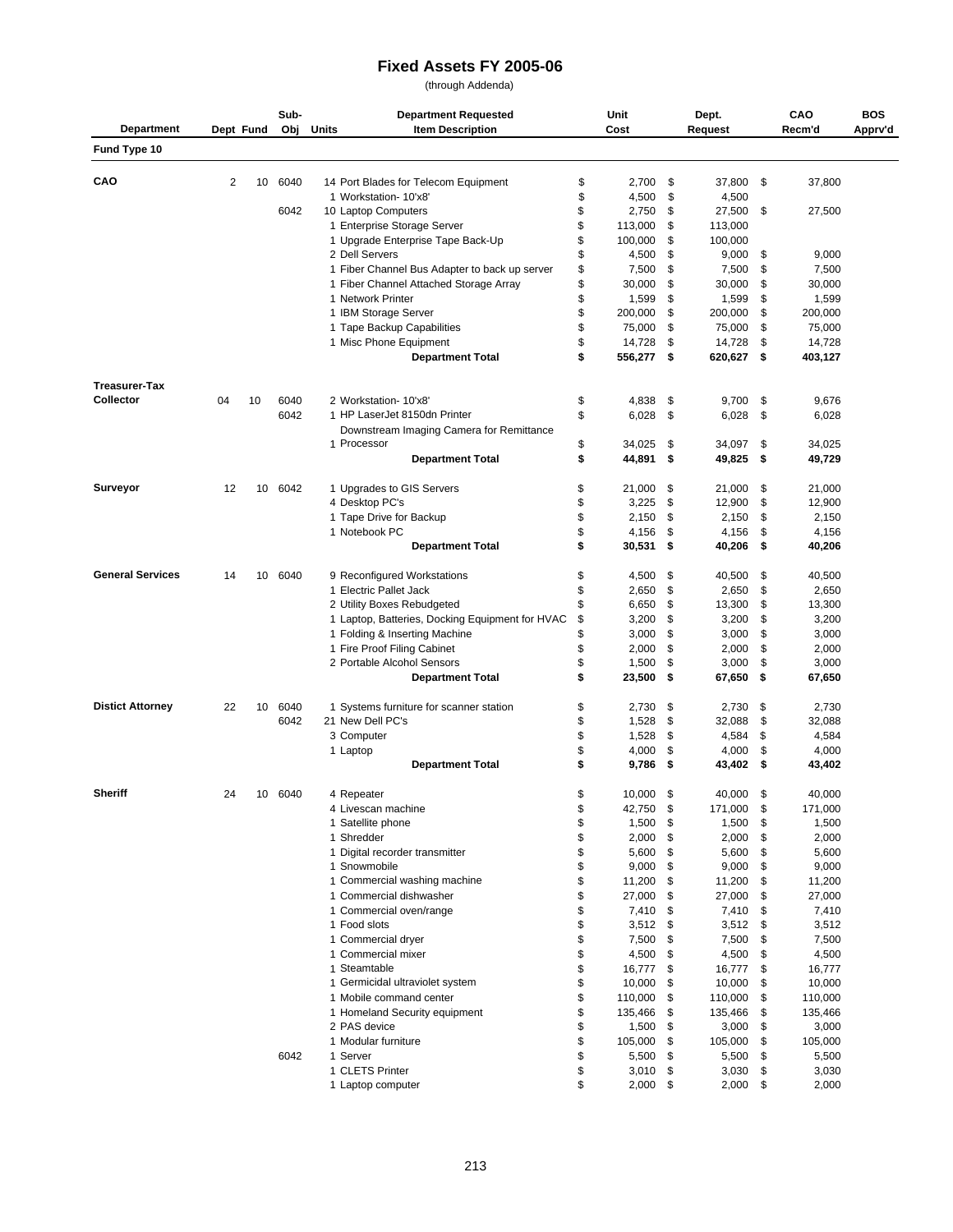|                                                 |           |    | Sub-    | <b>Department Requested</b>                      | Unit             | Dept.            |     | CAO     | <b>BOS</b> |
|-------------------------------------------------|-----------|----|---------|--------------------------------------------------|------------------|------------------|-----|---------|------------|
| Department                                      | Dept Fund |    | Obj     | Units<br><b>Item Description</b>                 | Cost             | Request          |     | Recm'd  | Apprv'd    |
| Sheriff (cont.)                                 |           |    |         | 2 Mobile data computer                           | \$<br>7,500      | \$<br>15,000     | \$  | 15,000  |            |
|                                                 |           |    |         | 1 Computer                                       | \$<br>5,000      | \$<br>5,000      | \$  | 5,000   |            |
|                                                 |           |    |         | 1 Homeland Security grant computer equipment     | \$<br>149,000    | \$<br>149,000    | \$  | 149,000 |            |
|                                                 |           |    |         | 1 Homeland Security Purchases                    | \$<br>5,405      | \$<br>5,405      | \$  | 5,405   |            |
|                                                 |           |    |         | 1 Modular Furniture                              | \$<br>95,000     | \$<br>95,000     | \$  | 95,000  |            |
|                                                 |           |    |         | 1 Storage Container                              | \$<br>2,300      | \$<br>2,300      | \$  | 2,300   |            |
|                                                 |           |    |         | 1 Ozone Generator                                | \$<br>2,000      | \$<br>2,000      | \$  | 2,000   |            |
|                                                 |           |    |         | <b>Department Total</b>                          | \$<br>787,430    | \$<br>954,700    | -\$ | 954,700 |            |
| Probation                                       | 25        | 10 | 6040    | 1 Mail Organizational unit                       | \$<br>2,500      | \$<br>2,500      | \$  | 2,500   |            |
|                                                 |           |    |         | 1 Heavy Duty Shredder                            | \$<br>1,700      | \$<br>1,700      | \$  | 1,700   |            |
|                                                 |           |    |         | 2 Industrial/Corrections grade double sink units | \$<br>2,000      | \$<br>4,000      | \$  | 4,000   |            |
|                                                 |           |    | 6042    | 1 HP Laserjet Printer                            | \$<br>2,500      | \$<br>2,500      | \$  | 2,500   |            |
|                                                 |           |    |         | 1 Dell Laptop Computer                           | \$<br>2,020      | \$<br>2,020      | \$  | 2,020   |            |
|                                                 |           |    |         | <b>Department Total</b>                          | \$<br>10,720     | \$<br>12,720     | \$  | 12,720  |            |
| Development                                     |           |    |         |                                                  |                  |                  |     |         |            |
| <b>Services - Building</b>                      | 27        | 10 | 6040    | 1 Systems Furniture                              | \$<br>15,000     | \$<br>15,000     | \$  | 15,000  |            |
|                                                 |           |    |         | 1 Furniture El Dorado Hills                      | \$<br>35,000     | \$<br>35,000     | \$  | 35,000  |            |
|                                                 |           |    |         | Various code enforcement, including              |                  |                  |     |         |            |
|                                                 |           |    |         | 1 camcorder, color printer and projector         | \$<br>3,919      | \$<br>3,919      | \$  | 3,919   |            |
|                                                 |           |    | 6042    | 3 HP LaserJet Printer                            | \$<br>3,900      | \$<br>11,700     | \$  | 11,700  |            |
|                                                 |           |    |         | 2 HP LaserJet Color Printer                      | \$<br>5,325      | \$<br>10,650     | \$  | 10,650  |            |
|                                                 |           |    |         | <b>Department Total</b>                          | \$<br>63,144     | \$<br>76,269     | \$  | 76,269  |            |
| Recorder Clerk-                                 |           |    |         | Copy machine to convert public records to        |                  |                  |     |         |            |
| <b>Elections</b>                                | 28        | 10 | 6042    | 1 digital image                                  | \$<br>35,000     | \$<br>35,000     | \$  | 35,000  |            |
|                                                 |           |    |         | 1 Data Base Server                               | \$<br>7,000      | \$<br>7,000      | \$  | 7,000   |            |
|                                                 |           |    |         | 1 Terminal Server                                | \$<br>5,600      | \$<br>5,600      | \$  | 5,600   |            |
|                                                 |           |    |         | 1 High Speed Ink Jet Printer                     | \$<br>25,000     | \$<br>25,000     | \$  | 25,000  |            |
|                                                 |           |    |         | 1 Dell Server                                    | \$<br>4,000      | \$<br>4,000      | \$  | 4,000   |            |
|                                                 |           |    |         | <b>Department Total</b>                          | \$<br>76,600     | \$<br>76,600     | \$  | 76,600  |            |
| Development                                     |           |    |         |                                                  |                  |                  |     |         |            |
| <b>Services - Planning</b>                      | 29        | 10 | 6042    | 1 Printer                                        | \$<br>4,000      | \$<br>4,000      | \$  | 4,000   |            |
|                                                 |           |    |         | 1 Complete Scanner Station                       | \$<br>9,000      | \$<br>9,000      | \$  | 9,000   |            |
|                                                 |           |    |         | <b>Department Total</b>                          | \$<br>13,000     | \$<br>13,000     | -\$ | 13,000  |            |
|                                                 |           |    |         |                                                  |                  |                  |     |         |            |
| <b>Public Health</b>                            | 40        | 10 | 6040    | 1 Utiltiy Trailer                                | \$<br>4,000      | \$<br>4,000      | \$  | 4,000   |            |
|                                                 |           |    |         | 1 Camper Shell                                   | \$<br>3,000      | \$<br>3,000      | \$  | 3,000   |            |
|                                                 |           |    |         | <b>Department Total</b>                          | \$<br>7,000      | \$<br>7,000      | -\$ | 7,000   |            |
| Env Management                                  | 42        | 10 | 6040    | 1 Pro Mist Sprayer                               | \$<br>10,300     | \$<br>10,300     | \$  | 10,300  |            |
|                                                 |           |    | 6042    | 6 Handheld PC's                                  | \$<br>2,200      | \$<br>13,200     | \$  | 13,200  |            |
|                                                 |           |    |         | 1 Handheld PC's                                  | \$<br>2,200      | \$<br>2,200      | \$  | 2,200   |            |
|                                                 |           |    |         | 1 Computers with GPS                             | \$<br>2,000      | \$<br>4,000 \$   |     | 4,000   |            |
|                                                 |           |    |         | <b>Department Total</b>                          | \$<br>16,700 \$  | 29,700 \$        |     | 29,700  |            |
| <b>Human Services -</b>                         |           |    |         |                                                  |                  |                  |     |         |            |
| <b>Social Services</b>                          | 53        | 10 | 6040    | 4 Shredder                                       | \$<br>$2,092$ \$ | 8,369            | \$  | 8,369   |            |
|                                                 |           |    |         | 1 Projector                                      | \$<br>2,500      | \$<br>$2,500$ \$ |     | 2,500   |            |
|                                                 |           |    |         | 1 Shredder, Confetti-cut                         | \$<br>1,810      | \$<br>$1,810$ \$ |     | 1,810   |            |
|                                                 |           |    |         | 1 Postal Meter                                   | \$<br>20,000     | \$<br>20,000     | \$  | 20,000  |            |
|                                                 |           |    |         | 1 Folding & Envelope Stuffing Machine            | \$<br>10,000     | \$<br>10,000     | \$  | 10,000  |            |
|                                                 |           |    | 6042    | 1 Printer, HP Color Laser Jet                    | \$<br>2,700      | \$<br>2,700      | \$  | 2,700   |            |
|                                                 |           |    |         | 2 Laptop Computer                                | \$<br>3,000      | \$<br>6,000      | \$  | 6,000   |            |
|                                                 |           |    |         | 1 Cisco Multiservice Router                      | \$<br>2,000      | \$<br>2,000      | \$  | 2,000   |            |
|                                                 |           |    |         | 1 Cisco Multiservice Router                      | \$<br>2,710      | \$<br>2,710 \$   |     | 2,710   |            |
|                                                 |           |    |         | 4 Cisco Switch-24                                | \$<br>3,228      | \$<br>12,912 \$  |     | 12,912  |            |
|                                                 |           |    |         | 4 Cisco Switch-48                                | \$<br>4,520      | \$<br>18,080 \$  |     | 18,080  |            |
| <b>Human Services -</b><br><b>Comm Services</b> |           |    |         | 2 Laptop Computer                                | \$<br>1,500      | \$<br>3,000      | \$  | 3,000   |            |
|                                                 |           |    |         | <b>Department Total</b>                          | \$<br>56,060     | \$<br>90,081 \$  |     | 90,081  |            |
| Library                                         | 60        |    | 10 6042 | 1 Laptop Computer                                | \$<br>2,000      | \$<br>2,000      | \$  | 2,000   |            |
|                                                 |           |    |         | 1 Web Server                                     | \$<br>3,500      | \$<br>3,500      | \$  | 3,500   |            |
|                                                 |           |    |         | <b>Department Total</b>                          | \$<br>5,500      | \$<br>5,500 \$   |     | 5,500   |            |
|                                                 |           |    |         |                                                  |                  |                  |     |         |            |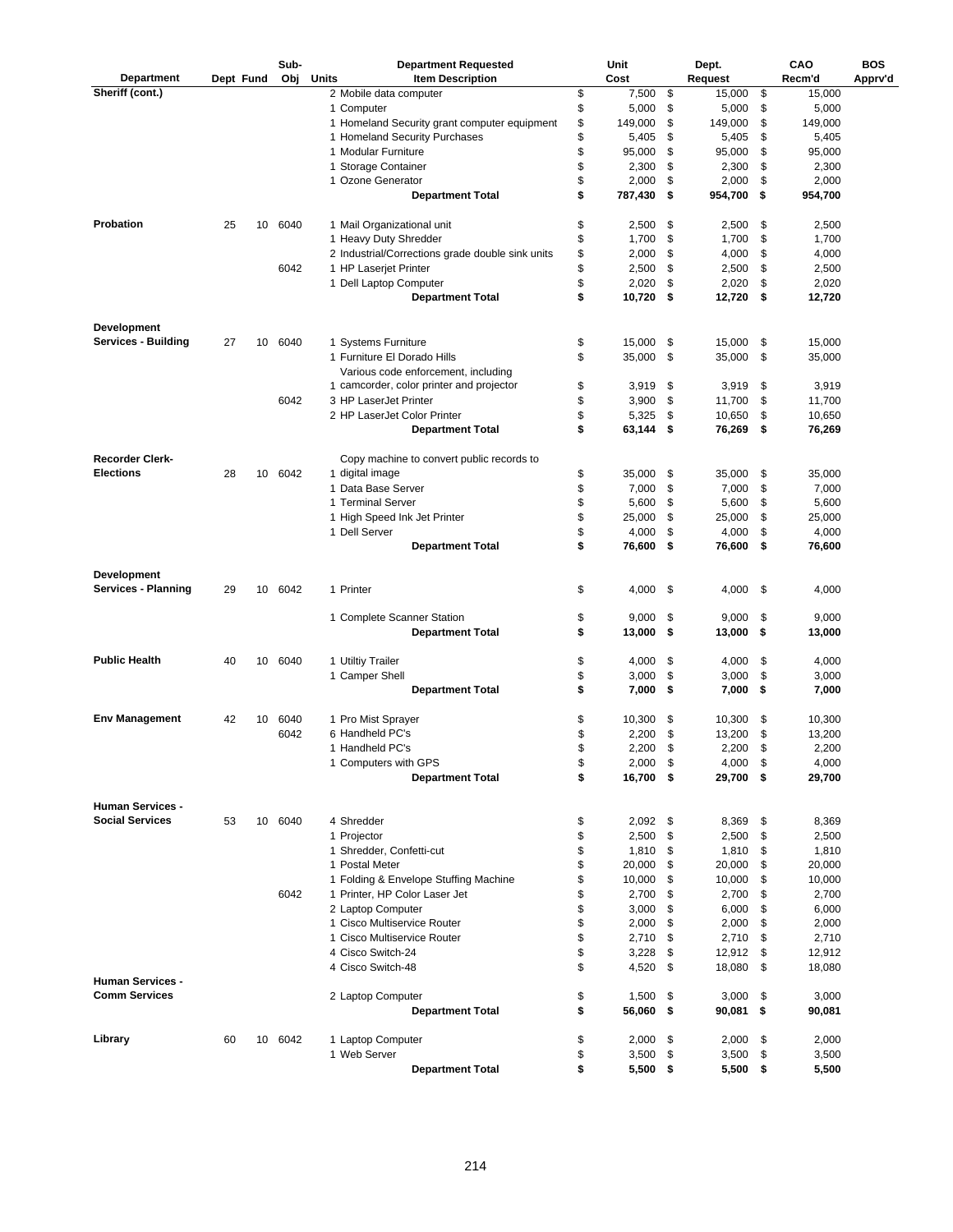| <b>Department</b>         | Dept Fund |    | Sub-<br>Obj | <b>Department Requested</b><br><b>Units</b><br><b>Item Description</b> | Unit<br>Cost |                    |            | Dept.<br>Request     |           | CAO<br>Recm'd   | <b>BOS</b><br>Apprv'd |  |
|---------------------------|-----------|----|-------------|------------------------------------------------------------------------|--------------|--------------------|------------|----------------------|-----------|-----------------|-----------------------|--|
| <b>Child Support</b>      |           |    |             |                                                                        |              |                    |            |                      |           |                 |                       |  |
| <b>Services</b>           | 79        | 10 | 6042        | 1 Dell File Server<br><b>Department Total</b>                          | \$<br>\$     | 4,985<br>4,985     | - \$<br>\$ | 4,852<br>$4,852$ \$  | \$        | 4,852<br>4,852  |                       |  |
| Fund Type 10 Total        |           |    |             |                                                                        | \$           | 1,706,124          | \$         | 2,092,132            | - \$      | 1,874,536       |                       |  |
| Fund Type 11              |           |    |             |                                                                        |              |                    |            |                      |           |                 |                       |  |
| <b>Transportation</b>     | 30        | 11 | 6040        | 1 Flail Head Attachment                                                | \$           | 66,000             | \$         | 66,000               | \$<br>\$  | 66,000          |                       |  |
|                           |           |    |             | 1 Dump Truck<br>1 Crackfiller                                          | \$<br>\$     | 50,000             | \$         | 50,000               | \$        | 50,000          |                       |  |
|                           |           |    |             | 1 Clutch Caddy with Adaptors                                           | \$           | 28,000<br>2,000    | \$<br>\$   | 28,000<br>2,000      | \$<br>\$  | 28,000<br>2,000 |                       |  |
|                           |           |    |             | 1 Radio Repeater<br>1 Deck Unit with file unit, credenza & hutch       | \$<br>\$     | 8,500<br>4,000     | \$<br>\$   | 8,500<br>4,000       | \$<br>\$  | 8,500<br>4,000  |                       |  |
|                           |           |    |             | 1 Telebasket Manlift                                                   | \$           | 90,000             | \$         | 90,000               | \$        | 90,000          |                       |  |
|                           |           |    |             | 1 Diagnostic ECM Scanner                                               | \$           | 1,900              | \$         | 1,900                | \$        | 1,900           |                       |  |
|                           |           |    |             | 1 Camper Shell                                                         | \$           | 2,500              | \$         | 2,500                | \$        | 2,500           |                       |  |
|                           |           |    |             | 8 Workstations                                                         | \$           | 5,000              | \$         | 40,000               | \$        | 40,000          |                       |  |
|                           |           |    | 6042        | 7 Workstations<br>1 Computer Server                                    | \$<br>\$     | 4,000<br>6,000     | \$<br>\$   | 28,000<br>6,000      | \$<br>\$  | 28,000<br>6,000 |                       |  |
|                           |           |    |             | 1 Scanner/Plotter                                                      | \$           | 26,000             | \$         | 26,000               | \$        | 26,000          |                       |  |
|                           |           |    |             | 4 Laptop                                                               | \$           | 3,500              | \$         | 14,000               | \$        | 14,000          |                       |  |
|                           |           |    |             | 1 Plotter                                                              | \$           | 4,000              | \$         | 4,000                | \$        | 4,000           |                       |  |
|                           |           |    |             | 1 Printer-High Speed, Color                                            | \$           | 2,000              | \$         | 2,000                | \$        | 2,000           |                       |  |
|                           |           |    |             | 1 Scanner-Flatbed                                                      | \$           | 1,500              | \$         | 1,500                | \$        | 1,500           |                       |  |
|                           |           |    |             | 1 Computer Server                                                      | \$           | 6,000              | \$         | 6,000                | \$        | 6,000           |                       |  |
|                           |           |    |             | 3 Extended Mileage Vehicles                                            | \$           | 5,000              | \$         | 15,000               | \$        | 15,000          |                       |  |
|                           |           |    |             | 1 Ethernet switch for tahoe Maintenance<br>1 Laptop                    | \$<br>\$     | 2,500<br>1,500     | \$<br>\$   | 2,500<br>1,500       | \$<br>\$  | 2,500<br>1,500  |                       |  |
|                           |           |    |             | 1 Computer Server                                                      | \$           | 6,000              | \$         | 6,000                | \$        | 6,000           |                       |  |
|                           |           |    |             | 1 Laser Printer                                                        | \$           | 2,000              | \$         | 2,000                | \$        | 2,000           |                       |  |
|                           |           |    |             | 1 Plotter                                                              | \$           | 4,000              | \$         | 4,000                | \$        | 4,000           |                       |  |
|                           |           |    |             | 1 Primavera System Hardware (Server)                                   | \$           | 10,000             | \$         | 10,000               | \$        | 10,000          |                       |  |
|                           |           |    |             | <b>Department Total</b>                                                | \$           | 341,900            | \$         | 421,400              | \$        | 421,400         |                       |  |
| <b>Public Health</b>      | 40        | 11 | 6040        | 1 Modular Workstations/Furniture Office Equipment \$                   |              | 10,000             | \$         | 10,000               | \$        | 10,000          |                       |  |
|                           |           |    |             | 1 HIPAA Compliant Cabinet Set                                          | \$           | 15,000             | \$         | 15,000               | \$        | 15,000          |                       |  |
|                           |           |    |             | 1 HIPAA Compliant Cabinet Set<br>1 Crisis Mannequin                    | \$<br>\$     | 15,000<br>3,500    | \$<br>\$   | 15,000<br>3,500      | \$<br>\$  | 15,000          |                       |  |
|                           |           |    |             | 1 Deluxe Infant Crisis Mannequin                                       | \$           | 1,800              | \$         | 1,800                | \$        | 3,500<br>1,800  |                       |  |
|                           |           |    |             | 1 Tabletop Booth                                                       | \$           | 3,000              | \$         | 3,000                | \$        | 3,000           |                       |  |
|                           |           |    | 6041        | 1 Remainder of Insight Contract                                        | \$           | 67,000             | \$         | 67,000               | \$        | 67,000          |                       |  |
|                           |           |    |             | 1 Remainder of BTB Interface Contract                                  | \$           | 32,000             | \$         | 32,000               | \$        | 32,000          |                       |  |
|                           |           |    |             | 1 WITS System for CalOMS                                               | \$           | 110,000            | \$         | 110,000              | \$        | 110,000         |                       |  |
|                           |           |    | 6042        | 3 Black and White Printers                                             | \$           | 6,000              | \$         | 18,000               | \$        | 18,000          |                       |  |
|                           |           |    |             | 1 Color Printer                                                        | \$           | 5,200              | \$         | 5,200                | \$        | 5,200           |                       |  |
|                           |           |    |             | 1 Server<br>2 Laptop Computer                                          | \$<br>\$     | 5,000<br>2,700     | \$<br>\$   | 5,000<br>5,400 \$    | \$        | 5,000           |                       |  |
|                           |           |    |             | 4 Stylus                                                               | \$           | 4,000              | \$         | 16,000               | - \$      | 5,400<br>16,000 |                       |  |
|                           |           |    |             | 1 Video Conferencing System                                            | \$           | 100,000            | \$         | 100,000              | \$        | 100,000         |                       |  |
|                           |           |    |             | 1 Fail-Over Server                                                     | \$           | 30,000             | \$         | 30,000               | \$        | 30,000          |                       |  |
|                           |           |    |             | 1 Projector                                                            | \$           | 3,000              | \$         | 3,000                | \$        | 3,000           |                       |  |
|                           |           |    |             | 2 Laptop Computer w/Docking Station                                    | \$           | 3,000              | \$         | 6,000                | \$        | 6,000           |                       |  |
|                           |           |    |             | <b>Department Total</b>                                                | \$           | 416,200            | \$         | 445,900 \$           |           | 445,900         |                       |  |
| <b>Mental Health</b>      | 41        |    | 11 6040     | Systems furniture for two new workstations<br>2                        | \$           | 4,500              | \$         | 9,000                | \$        | 9,000           |                       |  |
|                           |           |    |             | 1 Industrial Stove                                                     | \$           | 9,000              | \$         | 9,000                | \$        | 9,000           |                       |  |
|                           |           |    |             | 1 Monitoring System                                                    | \$           | 2,500              | \$         | $2,500$ \$           |           | 2,500           |                       |  |
|                           |           |    |             | 1 Cabinets<br><b>Department Total</b>                                  | \$<br>\$     | 2,000<br>18,000    | \$<br>\$   | 2,000<br>22,500      | \$<br>-\$ | 2,000<br>22,500 |                       |  |
| <b>Human Services</b>     | 53        | 11 | 6040        | 1 Slicer                                                               | \$           | 3,500              | \$         | 3,500                | \$        | 3,500           |                       |  |
|                           |           |    |             | 1 Oven                                                                 | \$           | 5,000              | \$         | 5,000                | \$        | 5,000           |                       |  |
|                           |           |    |             | 1 Safe, Fireproof, 4-Drawer, Legal                                     | \$           | 1,800              | \$         | 1,800                | \$        | 1,800           |                       |  |
|                           |           |    | 6042        | 2 Laptop Computer<br><b>Department Total</b>                           | \$<br>\$     | 1,500<br>11,800 \$ | \$         | 3,000<br>$13,300$ \$ | \$        | 3,000<br>13,300 |                       |  |
|                           |           |    |             |                                                                        |              |                    |            |                      |           |                 |                       |  |
| <b>Fund Type 11 Total</b> |           |    |             | <b>Total</b>                                                           | \$           | 787,900 \$         |            | 903,100 \$           |           | 903,100         |                       |  |